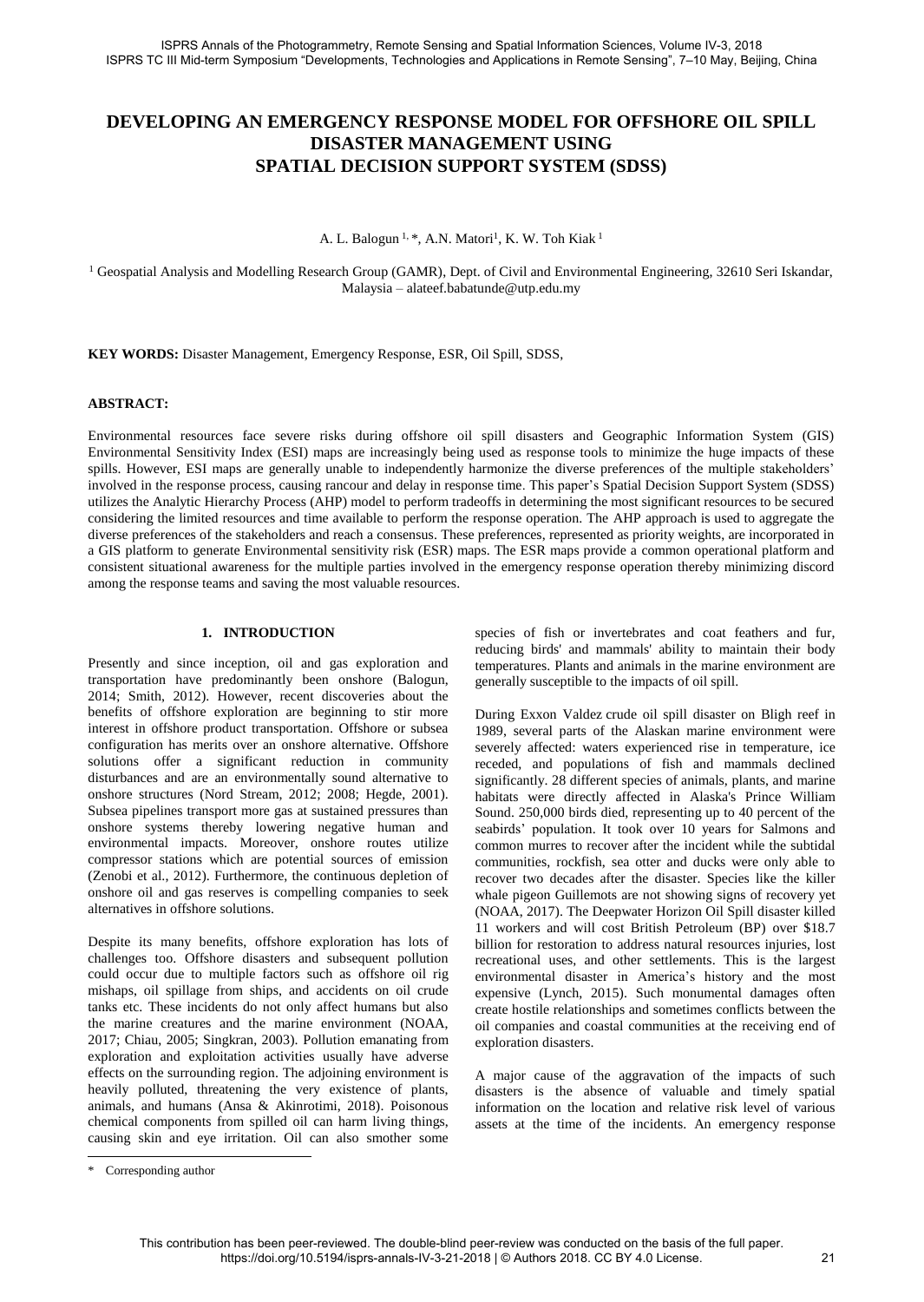Spatial Decision Support System (SDSS), comprising data on local environment and associated risks at the scene of the spill is essential. Environmental sensitivity risk (ESR) maps will enable decision makers, responders and volunteers to make informed and prompt decisions about how to deal with the disaster. Several habitats, birds, mammals etc. can be adversely impacted by oil spills and deploying limited resources to save all the habitats and natural resources could be daunting. It is therefore necessary to prioritise the various resources at risk in order of significance, and adopt a systematic approach to the disaster response. This poses a huge challenge because the diverse interests of the people involved in the disaster makes it difficult to swiftly reach a consensus and work harmoniously. Different individuals/groups usually have different priorities so a reliable priority indexing of resources that are likely to be affected by oil spills is crucial. An oil spill response system typically requires the interaction and cooperation of these multiple stakeholders and organizations with diverse interests, who combine resources and efforts to perform tasks beyond their individual capabilities. Thus decision makers and emergency response teams must often consider tradeoffs between the many vital offshore resources during a response.

A few models have been developed for oil spill response planning and visualization (Fingas, 2012; [Brimicombe,](http://www.sciencedirect.com/science/article/pii/S0025326X16304246#bb0085)  [2010\)](http://www.sciencedirect.com/science/article/pii/S0025326X16304246#bb0085). However, facilitating a reliable tradeoff and bringing about consensus among the respective stakeholders on the priority level of the several offshore resources remains a challenge. Data-rich SDSS can reliably facilitate this tradeoffs and produce one common operational picture via ESR maps, thereby providing consistent situational awareness for the multiple parties involved. This paper develops an emergency response model capable of aggregating the preferences of the various stakeholders and presenting generally acceptable ESR maps of the offshore disaster region, which will facilitate a timely and effective response to the disaster while minimizing disagreements among the respective stakeholders.

## **2. MATERIAL AND METHODS**

The study area stretches 20.8km offshore Sarawak, south china sea, Malaysia (see Figure 1). A minimum water depth of 55.5m below MSL and maximum water depth of 70.9m below MSL is observed at the area. Existing structures within this area include mooring buoys, vents, platforms, pipelines and mattress. Shipping activities are also present. Sarawak has a vibrant marine ecosystem (Chemsain, 2014), with several valuable resources at risk in the event of an oil spill. Nine primary environmental resources have been identified in Table 1.



| Symbol         | Environmental           |
|----------------|-------------------------|
|                | Resources at risk       |
| A <sub>1</sub> | <b>Aquaculture Fish</b> |
| A <sub>2</sub> | Turtle nesting          |
| A <sub>3</sub> | Coral reefs             |
| A <sub>4</sub> | Crab fishing            |
| A <sub>5</sub> | Crocodiles              |
| A6             | Dolphins                |
| A7             | Mangrove                |
| A8             | Prawns                  |
| A9             | Shorebirds              |

Table 1: Environmental resources at risk in the study area

A Spatial Decision Support Systems (SDSS) was developed by integrating a GIS platform with experts' feedback on the sensitivity and relative priority level of each environmental resource in comparison to another. An Analytic Hierarchy Process (AHP) model was used for qualitative ranking of risk assessment and sensitivity analysis for the resources of the oilrich study area. These rankings were incorporated in GIS to produce ESR maps showing the locations and risk level of the various resources.

## **2.1 Rasterization of vector layers**

Spatial data representing each of the nine resources in Table 1 were converted from their default vector format to raster. This is necessary because raster structures generally handle such analysis better (Eastman et al., 1995). Figure 2 shows the rasterization procedure in the GIS platform.



# **2.2 Reclassification**

We subsequently reclassified the rasterized output in order to establish a consistent scale for each layer representing each of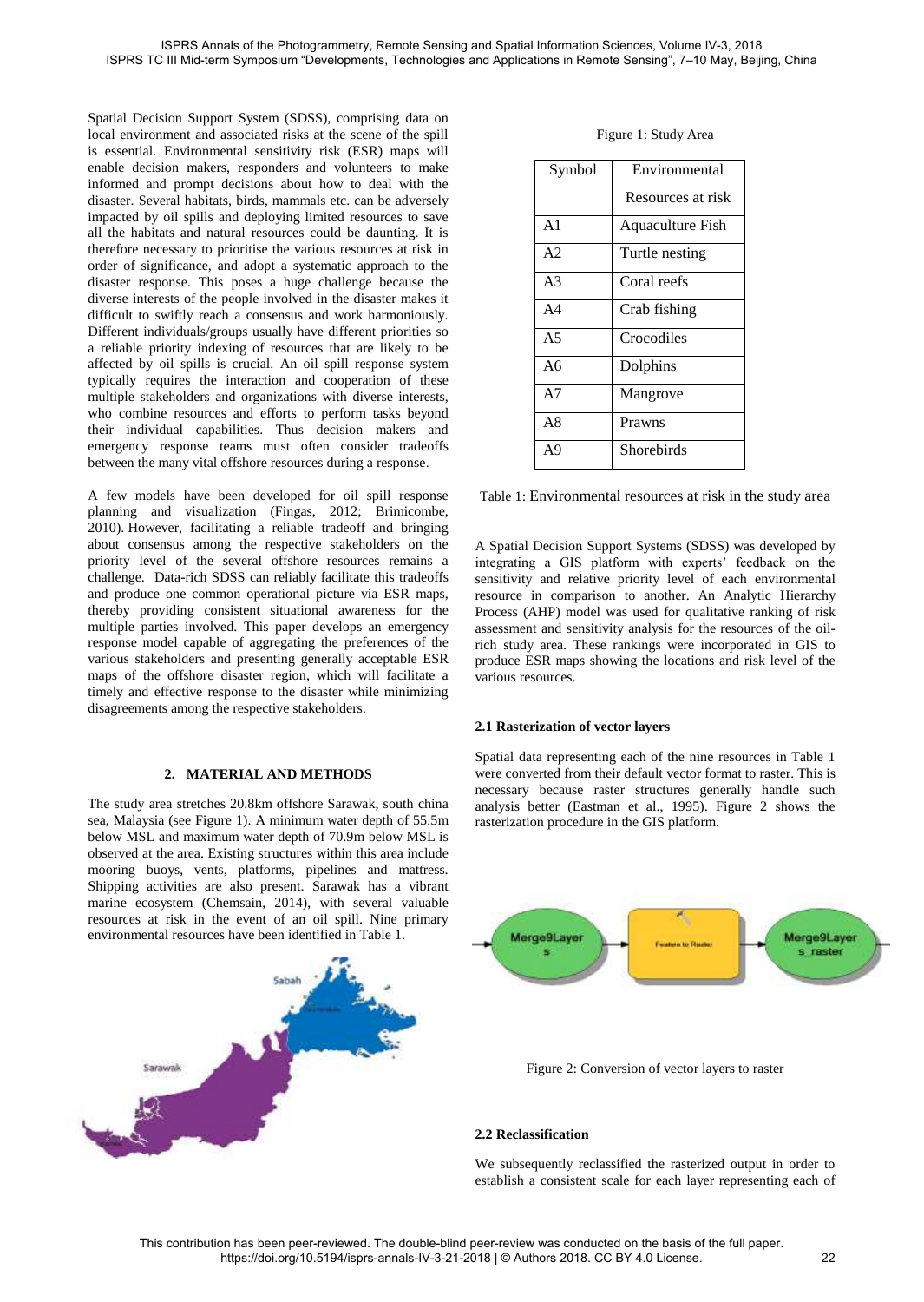the nine marine resources. Figure 3 shows the reclassification process in the GIS platform



Figure 3: Reclassification of rasterized layers

Rather than utilize the default reclassification values in assigning weights to the offshore resources, AHP was used to derive a scale of relative importance. This is because the diverse preferences of multiple stakeholders and decision makers who make up the emergency response team, are not accurately represented by standalone GIS platforms (Chakhar and Martel, 2003; Balogun, 2014). The AHP relative significance procedure is discussed in the next section.

# **2.3 Scaling of marine resources using AHP model**

Four expert respondents were requested to complete an AHP survey questionnaire designed to rank the 9 marine resources in order of importance. The respondents are chosen based on their expertise and experience in the offshore oil exploration domain. The consideration of several respondents is meant to avoid some bias in the computation of respondent judgments, otherwise a single expert's judgment is sufficient (Balogun et al., 2016). If a single judge is experienced and well versed in an area, his individual expertise can be relied on to provide the judgments (Saaty and Özdemir 2015). Balogun et al. (2015) and Saaty (1990) detailed the steps in AHP implementation, which are utilized in this study. Each of the four expert respondents in this study has over ten years' experience in offshore field operations and are thus competent to provide valid ratings of the marine resources.

The decision matrices are composed of elements a<sub>ij</sub>, which represents the order of preference between indicator/objective i and indicator/objective j. The values of aij are assessed using pairwise comparison. Table 2 shows the pair-wise comparison scale of judgement of the relative significance of each resource in the event of an oil spill. Resources that are considered more important are ranked higher i.e. 6 or higher while resources that are considered less significant are ranked lower i.e. 4 or less.

Feedback from the experts' AHP analysis was further classified into a sensitivity index scale comprising five distinct classes: Very high significance, high significance, medium significance, low significance and very low significance. Details of the sensitivity index are presented in the next section.

| Numerical rating | Definition                   | Details                                |
|------------------|------------------------------|----------------------------------------|
| 1                | Equal importance             | Two elements are                       |
|                  |                              | of<br>equal                            |
|                  |                              | importance in the                      |
|                  |                              | decision<br>making                     |
|                  |                              | process                                |
| 3                | Moderate                     | Experience<br>and                      |
|                  | importance of one            | judgment slightly                      |
|                  | over another                 | favour one element                     |
|                  |                              | over another.                          |
| 5                | Strong importance            | Experience<br>and                      |
|                  |                              | judgment                               |
|                  |                              | moderately                             |
|                  |                              | strongly<br>favour<br>one element over |
|                  |                              | another.                               |
| 7                |                              | element<br>is                          |
|                  | Very<br>strong<br>importance | An<br>strongly favourable              |
|                  |                              | and its dominance                      |
|                  |                              | is demonstrated in                     |
|                  |                              | practice.                              |
| 9                | Extreme                      | The evidence of                        |
|                  | importance                   | favouring<br>one                       |
|                  |                              | element<br>over                        |
|                  |                              | another is of the                      |
|                  |                              | highest possible                       |
|                  |                              | order<br>of                            |
|                  |                              | affirmation.                           |
| 2,4,6,8          | Intermediate                 | When compromise                        |
|                  | values between the           | is needed.                             |
|                  | adjacent<br>two              |                                        |
|                  | judgments                    |                                        |
| 3                | Moderate                     | Experience<br>and                      |
|                  | importance of one            | judgment slightly                      |
|                  | over another                 | favour one element                     |
|                  |                              | over another.                          |

Table 2: Pairwise Comparison Scale of Judgment preferences in AHP (Moussaoui et al., 2017; Saaty, 1990)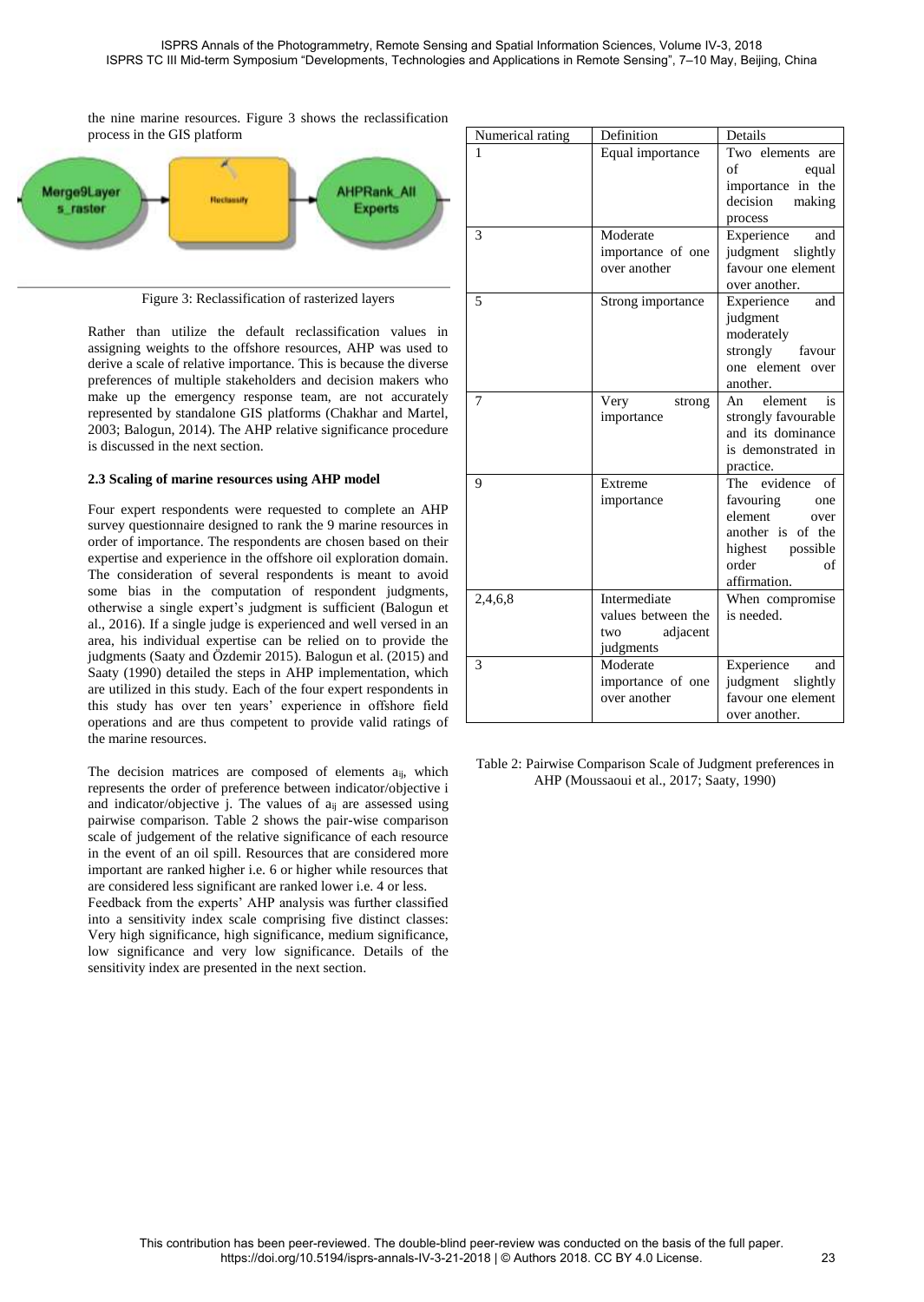# **3. RESULTS**

| Respondent 1    |                 |      |              |      | Respondent 2 |               |   |             |      |
|-----------------|-----------------|------|--------------|------|--------------|---------------|---|-------------|------|
|                 | <b>Rank (%)</b> | Rank |              |      |              | Rank (%) Rank |   |             |      |
| Turtle          | 28.27           |      |              |      | Fish         | 26.90         |   |             |      |
| Coral           | 25.41           |      |              |      | Shorebir     | 18.25         |   |             |      |
| Fish            | 10.71           |      |              |      | Prawns       | 18.20         |   |             |      |
| Crab            | 10.35           |      |              |      | Crab         | 17.12         |   |             |      |
| <b>Dophlins</b> | 9.03            |      |              |      | Mangro       | 9.11          |   |             |      |
| Crocodile       | 8.02            | 6    |              |      | Crocodi      | 2.98          | 6 |             |      |
| Shorebird       | 3.26            |      | $7 C =$      | 0.14 | Turtle       | 2.97          |   | $7 C =$     | 0.08 |
| Mangrove        | 3.14            |      | 8 R          | 1.46 | Coral        | 2.44          |   | 8 R         | 1.46 |
| Prawns          | 1.81            |      | $9C.Ratio =$ | 0.09 | Dophlin      | 2.04          |   | $9C.Ratio=$ | 0.06 |

Table 3: Prioritization of marine resources at risk by experts 1 and 2

| Respondent 3 |               |   |              |      | Respondent 4 |               |   |              |      |
|--------------|---------------|---|--------------|------|--------------|---------------|---|--------------|------|
|              | Rank (%) Rank |   |              |      |              | Rank (%) Rank |   |              |      |
| Prawns       | 30.35         |   |              |      | Coral        | 26,40         |   |              |      |
| Crab         | 19.42         |   |              |      | Mangro       | 21.00         |   |              |      |
| Fish         | 16.09         | 3 |              |      | Turtle       | 15.83         |   |              |      |
| Coral        | 11.26         |   |              |      | Fish         | 11.65         |   |              |      |
| Turtle       | 8.25          |   |              |      | Crab         | 7.26          |   |              |      |
| Dophlins     | 5.34          |   |              |      | Crocodi      | 6.46          | 6 |              |      |
| Mangrove     | 4.11          |   | $7 Cl=$      | 0.12 | Dophlin      | 5.29          |   | $7 Cl=$      | 0.08 |
| Shorebird    | 3.39          |   | 8 R          | 1.46 | Prawns       | 4.11          |   | $8R =$       | 1.46 |
| Crocodile    | 1.78          |   | $9C.Ratio =$ | 0.08 | Shorebil     | 1.99          |   | $9C.Ratio =$ | 0.05 |

Table 4: Prioritization of marine resources at risk by experts 3 and 4

Each of these ranks are used to generate relative importance indices of the marine resources, which are represented in the ESR maps in Figures 4-7.



Figure 4: ESR map based on expert 1's scaling

Figure 5: ESR map based on expert 2's scaling

1.46 0.05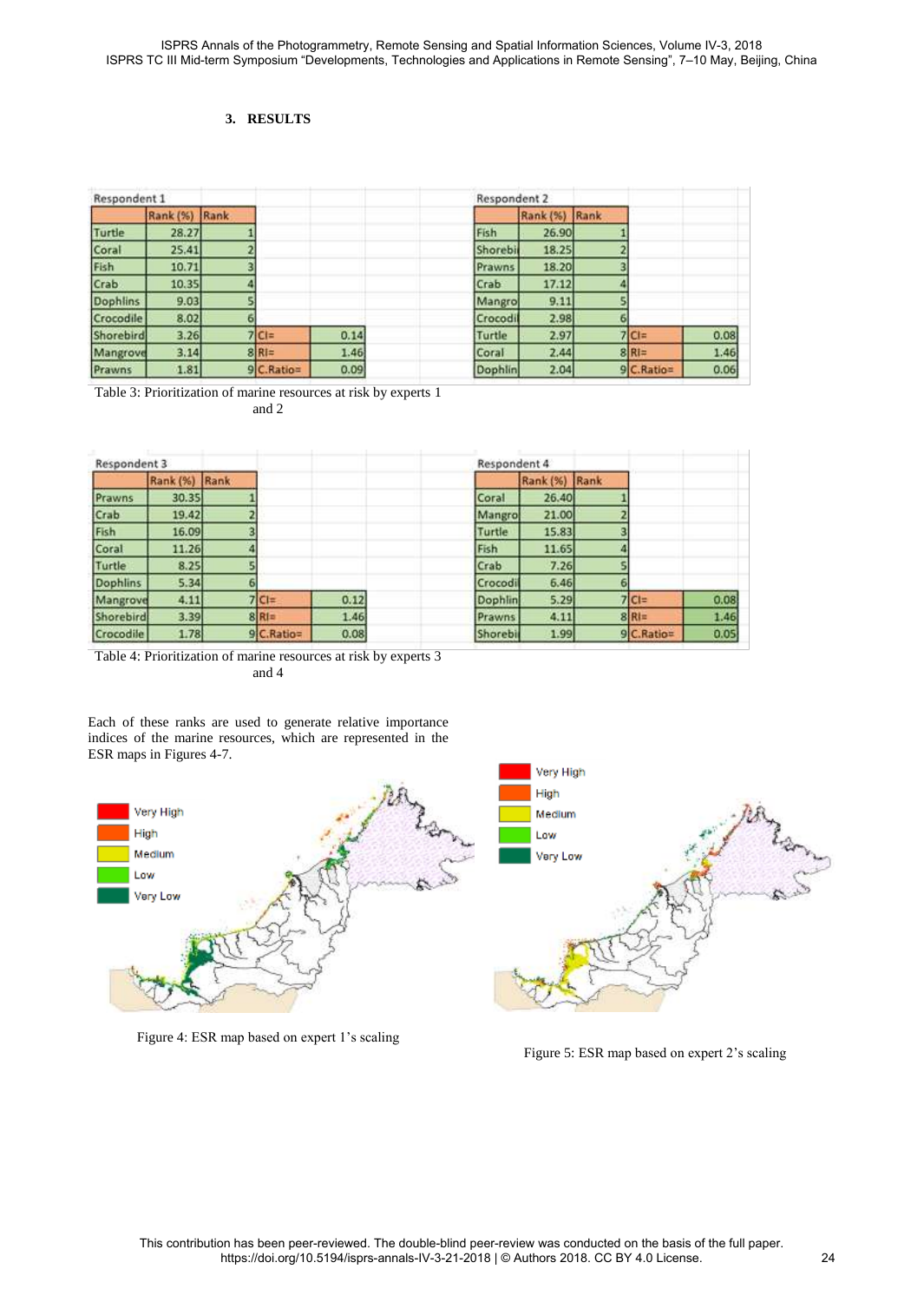

Figure 6: ESR map based on expert 3's scaling



Figure 7: ESR map based on expert 4's scaling

### **4. DISCUSSION AND CONCLUSION**

From Tables 3 and 4, the consistency ratios (CR) of the four respondents are as follows: 0.09, 0.06, 0.08, and 0.05 respectively. This relative priority scaling of resources is acceptable since the values of  $CR < 0.10$  in all rankings. Otherwise, the procedure ought to be reviewed (Moussaoui et al., 2017; Saaty, 1990; Al-S. Al-Harbi, 2001). A significant disparity is observed in the ratings of experts 1 and 2. While the first expert highly prioritized turtles by assigning it the highest weight of 28.27%, the second respondent considered turtles of little significance in the event of an oil spill disaster. This is reflected in its low weightage of 2.97%. However, both respondents assigned very high weights to Fish, which was rated  $3<sup>rd</sup>$  and  $1<sup>st</sup>$  on the respective scaling indexes. The high significance of fish is also observed in the ratings of experts 3 and 4, who ranked it  $3<sup>rd</sup>$  and  $4<sup>th</sup>$  respectively. This reflects a consensus among the different experts on the relevance of protecting fish in the event of an oil spill disaster offshore. The coral is another resource which is generally considered very important by most of the respondents and given high rescue priority during disasters. Crocodile is consistently ranked 5 by two of the experts while two others ranked it 6 and 9

respectively, highlighting the low significance of crocodiles in comparison to the other resources.

The ESR map in Figure 3 highlights the locations of the most significant and least significant resources to be saved when coordinating an emergency response. The least significant resources are generally concentrated in the southern part of the map (green) while the more significant resources, coded red and orange, are mainly concentrated in the Northern offshore part of Sarawak, bordering Sabah. Based on this color coded delineation, response teams can promptly deploy resources to the high priority areas and attempt to salvage the less priory areas thereafter. Figure 4 reflects the emergency response priorities of expert 2. Mangroves, which are located in the southern offshore region of the study area have a medium priority, in contrast to their low priority in the first expert's rating. The difference in preference ratings is usually due to the diverse backgrounds, experiences and expertise of the different respondents. Hence aggregate ranking that minimizes the sum of deviations from the individual rankings is necessary (Dopazo et al., 2017). The AIP technique (Balogun et al., 2015) was adopted for the aggregation. Tables 5 and 6 show the aggregated preferences of all the four expert respondents.

|                  | Respondent | <b>Respondent</b> | Respondent | Respondent 4 |           |                 |
|------------------|------------|-------------------|------------|--------------|-----------|-----------------|
|                  | Hank (%)   | <b>Bank (%)</b>   | Rank (%)   | Rank (%)     | Total (%) | <b>Average!</b> |
| Thir             | 10.71      | 26.90             | 16.09      | 11.65        | 65.34     | 16.34           |
| <b>Tartie</b>    | 28.27      | 2.97              | 8.25       | 15.83        | 55.33     | 13.83           |
| <b>COTTLE</b>    | 25.41      | 2.44              | 11.26      | 26.40        | 65.51     | 16.38           |
| Grabi            | 10.35      | 17.12             | 19.42      | 7.26         | 54.15     | 13.54           |
| <b>Crocodue</b>  | 8.02       | 2.98              | 1.78       | 6.46         | 19.25     | 4.81            |
| Dophlins-        | 9.03       | 2.04              | 5.34       | 5.29         | 21.70     | 5.42            |
| Mangrove         | 3.14       | 9.11              | 4.11       | 21.00        | 37.36     | 9.34            |
| Prawns           | 1.81       | 18.20             | 30.35      | 4.11         | 54.47     | 13.62           |
| <b>Shorebird</b> | 3.26       | 18.25             | 3.39       | 1.99         | 26.89     | 6.72            |

Table 5: Aggregation of priority weights of all experts

| Average(%) Type |                | Rank |  |
|-----------------|----------------|------|--|
|                 | 16.38 Coral    |      |  |
| 16.34 Fish      |                | 2    |  |
|                 | 13.83 Turtle   | 3    |  |
|                 | 13.62 Prawns   | 4    |  |
| 13.54 Crab      |                | 5    |  |
|                 | 9.34 Mangrove  | 6    |  |
|                 | 6.72 Shorebird |      |  |
|                 | 5.42 Dophlins  | 8    |  |
|                 | 4.81 Crocodile | 9    |  |
|                 |                |      |  |

Table 6: Aggregated preference rankings of all resources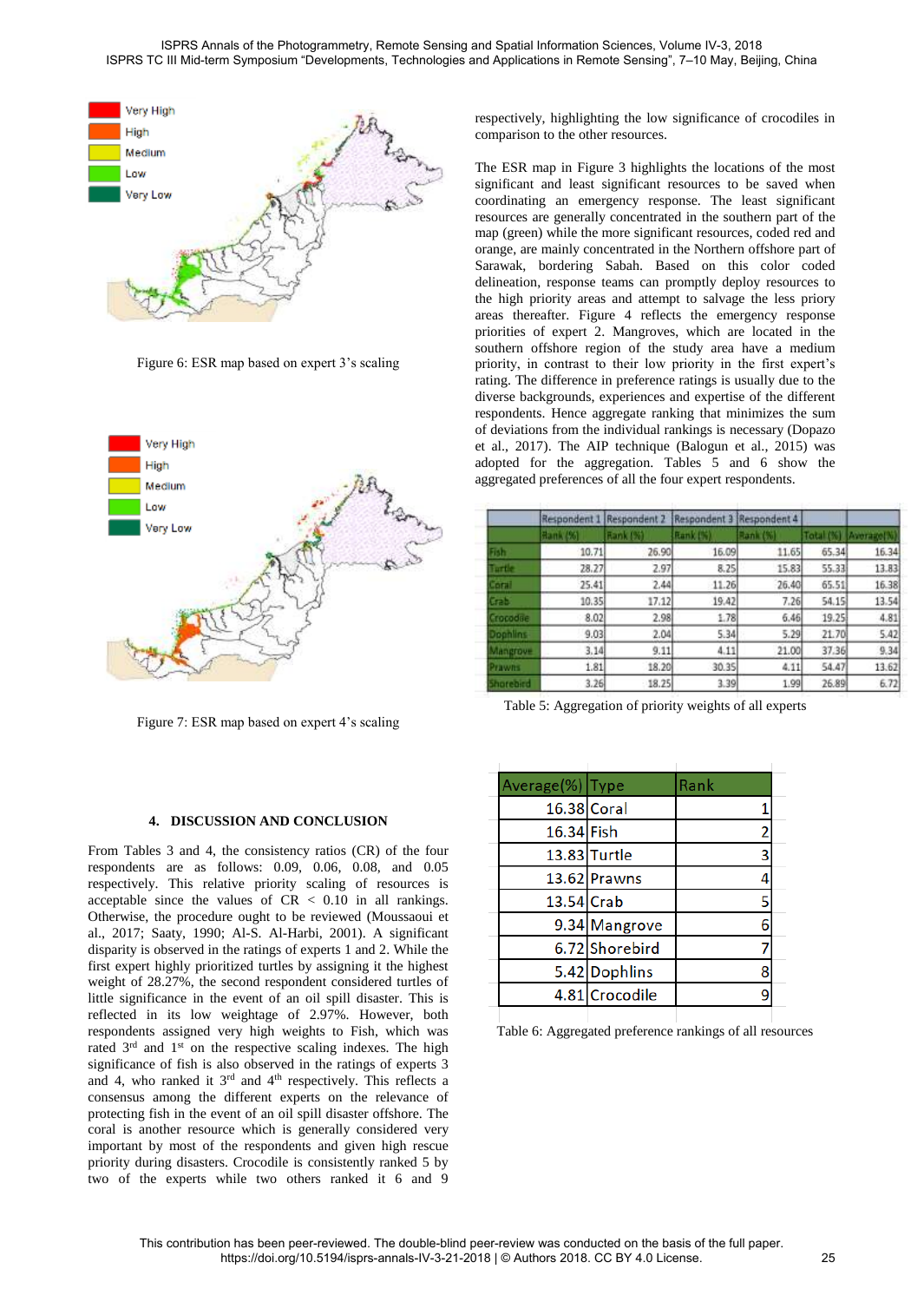

Figure 7: ESR map based on aggregation of expert's prioritization of vulnerable marine resources

The aggregated ranking in Table 6 and corresponding ESR map in Figure 7 show high priority for Coral, Fish, Turtle, Prawns and Crab. Their weight differences are also small, reflecting the overall importance attached to these 5 resources by all respondents collectively. The 5 highly prioritized resources are mainly located in the northernmost part of the offshore area while the least prioritized resources are located in the southernmost part of the offshore area as shown in Figure 7. Deploying these maps and preference weights will facilitate consensus among all stakeholders during emergency situations, and encourage the focused utilization of resources on priority areas. This paper's SDSS has successfully facilitated trade-offs in the various respondent's priority preferences and enabled a consensus via the aggregation of their respective individual preferences. The consensus ESP map (Figure 7) serves as a common operational map capable of providing consistent situational awareness for the multiple parties involved in the disaster response.

Cooperation of multiple stakeholders is crucial to the success of any response strategy for offshore disasters but bringing diverse stakeholders with varied perspectives and backgrounds to agree on the rescue priorities of several environmental resources in the face of limited time, facilities and manpower during rescue operations could be challenging due to the different interests of all parties. This paper's SDSS ESR response system provides a platform for assembling the diverse views of multiple stakeholders and facilitating consensus among them, thereby ensuring prompt and timely intervention and cooperation in optimizing limited rescue resources to minimize damages to the most valuable marine resources.

### **REFERENCES**

Ansa, E. J., and Akinrotimi, O. A., 2018. Reactions to Petroleum Exploration from Oil-Bearing Communities: What Have We Learned? In: The Political Ecology of Oil and Gas Activities in the Nigerian Aquatic Ecosystem.

Balogun, A.L., 2014. Optimal Offshore Pipeline Corridor and Route Selection using Spatial Decision Support System (SDSS). UTP, Malaysia. PhD Dissertation.

Balogun, A.L., Matori, A.N., and Hamid-Mosaku, A.I., 2015. A fuzzy multi-criteria decision support system for evaluating subsea oil pipeline routing criteria in East Malaysia. Environ Earth Sci. DOI 10.1007/s12665-015-4499-z.

Balogun, A.L., Matori, A.N., and Hamid-Mosaku, A.I., Umar-Lawal, D., Chandio, I.A., 2016. Fuzzy MCDM-based GIS model for subsea oil pipeline route optimization: An integrated approach. Marine Georesources & Geotechnology, 35 (7). DOI: 10.1080/1064119X.2016.1269247.

Brimicombe, A., 2010. GIS, Environmental Modeling and Engineering. CRC Press, Taylor & Francis Group, London.

Chakhar, S. and Martel, J.M., 2003. Enhancing Geographical Information Systems Capabilities with Multi-Criteria Evaluation Functions. Journal of Geographic Information and Decision Analysis 2003, 7(2), pp. 47 - 71

Chiau, W. Y., 2005. Changes in the marine pollution management system in response to the Amorgos oil spill in Taiwan. Mar Pollut Bull, 51(8-12), 1041-1047. doi:10.1016/j.marpolbul.2005.02.048

Chemsain., 2014. 4 EIA Requirement- E-KAS. Executive Summary.

[Dopazo,](http://www.sciencedirect.com/science/article/pii/S0957417417300659#!) E. and [Martínez-Céspedes,](http://www.sciencedirect.com/science/article/pii/S0957417417300659#!) M.L., 2017. Rank aggregation methods dealing with ordinal uncertain preferences. Expert Systems with Applications, 78, pp. 103-109

Eastman, J.R., Jin, W., Kyem, P.A.K. and Toledano, J., 1995. Raster procedures for multicriteria/multi-objective decisions. Photogrammetric Engineering and Remote Sensing, 61, pp. 539–547.

Fingas, M., 2012. The basics of oil spill cleanup: CRC Press

Hegde, N., 2001. El Paso proceeding with offshore gas line from Nova Scotia to US. Oil and Gas Journal.

Lynch, L.E., 2015. Statement by Attorney General Loretta E. Lynch on the Agreement in Principle with BP to Settle Civil Claims for the Deepwater Horizon Oil Spill.

Moussaoui, F., Cherrared, M., Kacimi, M.A., and Belarbi, R., 2017. A genetic algorithm to optimize consistency ratio in AHP method for energy performance assessment of residential buildings—Application of top-down and bottom-up approaches in Algerian case study. Sustainable Cities and Society.